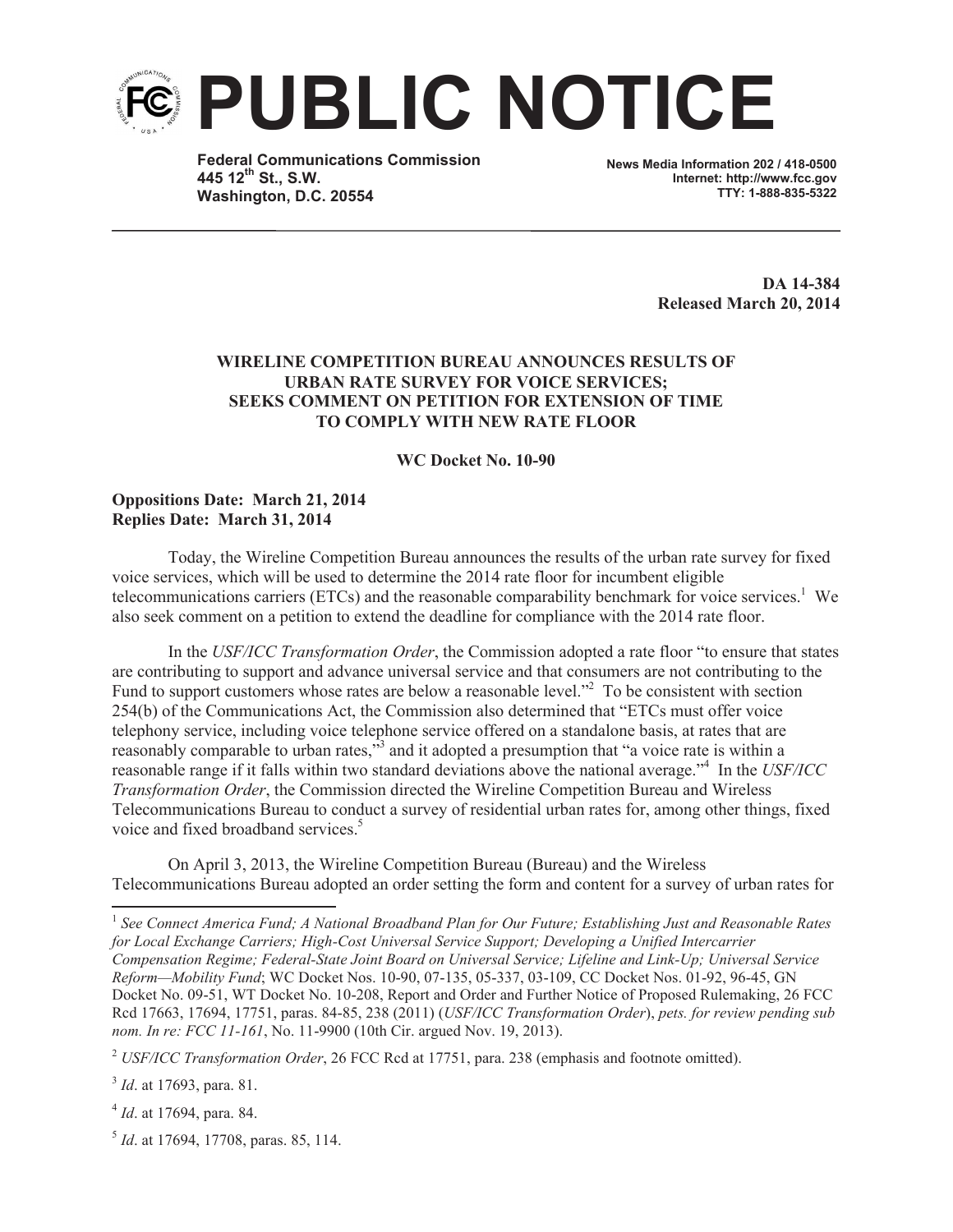fixed voice and fixed broadband residential services, as required by the *USF/ICC Transformation Order*. 6 On December 16, 2013, the Bureau initiated the survey and collected the rates offered by a statistically valid sample of facilities-based providers of fixed services identified using the most recent FCC Form 477 data in 500 urban Census tracts.<sup>7</sup>

Based on the survey results, the Bureau has calculated that the average local end-user rates plus state regulated fees of the surveyed ILECs in urban areas is \$20.46. The *USF/ICC Transformation Order* defined the average urban rate to include local end-user rates plus state regulated fees (specifically, state subscriber line charges (SLCs), state universal service, and mandatory extended area service charges).<sup>8</sup> The Commission specifically did not include the federal SLC in the calculation for the rate floor. The Bureau found that non-ILEC provider recurring monthly rates collected in the survey typically were higher than ILEC reported recurring monthly rates. Non-ILEC providers who do not separately charge and report a federal SLC may charge recurring monthly rates similar to an ILEC's monthly charge plus the federal SLC. The Bureau calculated the average using urban ILEC rates from the sample in order to avoid inclusion of rates that may be designed to match the ILEC's monthly local rate plus the federal SLC.

Based on the survey responses, the Bureau also calculated the reasonable comparability benchmark for voice services to be  $$46.96$ . For purposes of the reasonable comparability benchmark, the Bureau concluded that the rates of all local flat-rate providers (both ILEC and non-ILEC providers) and, consistent with existing precedent, federal SLCs, should be included.<sup>10</sup> The purpose of the reasonable comparability measurement is to ensure that rural rates do not significantly exceed urban rates. From the consumer's perspective, it is the total local rate (the base charge plus the federal SLC) that is relevant. Therefore, establishing a benchmark based on the price of local voice services offered by all voice providers in urban areas is the most reasonable basis for comparison.

Under the Commission's rules, by July 1, 2014, all ETCs that are ILEC recipients of high-cost support must report the number of residential service lines for which the sum of the rate and state fees are below \$20.46 as of June 1, 2014.<sup>11</sup> In addition, each ETC, including competitive ETCs, must certify that the pricing of the voice services is no more than  $$46.96$ <sup>12</sup>

On March 11, 2014, the Eastern Rural Telecom Association (ERTA), the Independent Telephone & Telecommunications Alliance (ITTA), NTCA, the National Exchange Carrier Association (NECA), the

9 *Id.* at 17694, para. 84.

 $10 \,$ *Id.* 

 $11$  47 C.F.R. § 54.313(h). To the extent that an ILEC's local rates (plus state regulated fees) are less than the urban rate floor, that carrier's high-cost support will be reduced on a dollar-for-dollar basis. This applies both to price cap and rate-of-return carriers, and to high-cost loop support as well as Connect America Fund Phase I frozen support. *See USF/ICC Transformation Order*, 26 FCC Rcd at 17751-52, para. 239.

 $12$  47 C.F.R. § 54.313(a)(10).

<sup>6</sup> *Connect America Fund*, WC Docket No. 10-90, Order, 28 FCC Rcd 4242 (Wireline Comp. Bur. and Wireless Telecom. Bur. 2013).

<sup>7</sup> *Wireline Competition Bureau Announces Timeline for Completion of Urban Rates Survey*, WC Docket No. 10-90, Public Notice, 28 FCC Rcd 16753 (Wireline Comp. Bur. 2013). The sample included fixed, facilities-based, terrestrial (not mobile) voice providers, including incumbent local exchange carriers (ILECs), cable companies, and fixed wireless providers.

<sup>8</sup> *USF/ICC Transformation Order*, 26 FCC Rcd at 17751, para. 238.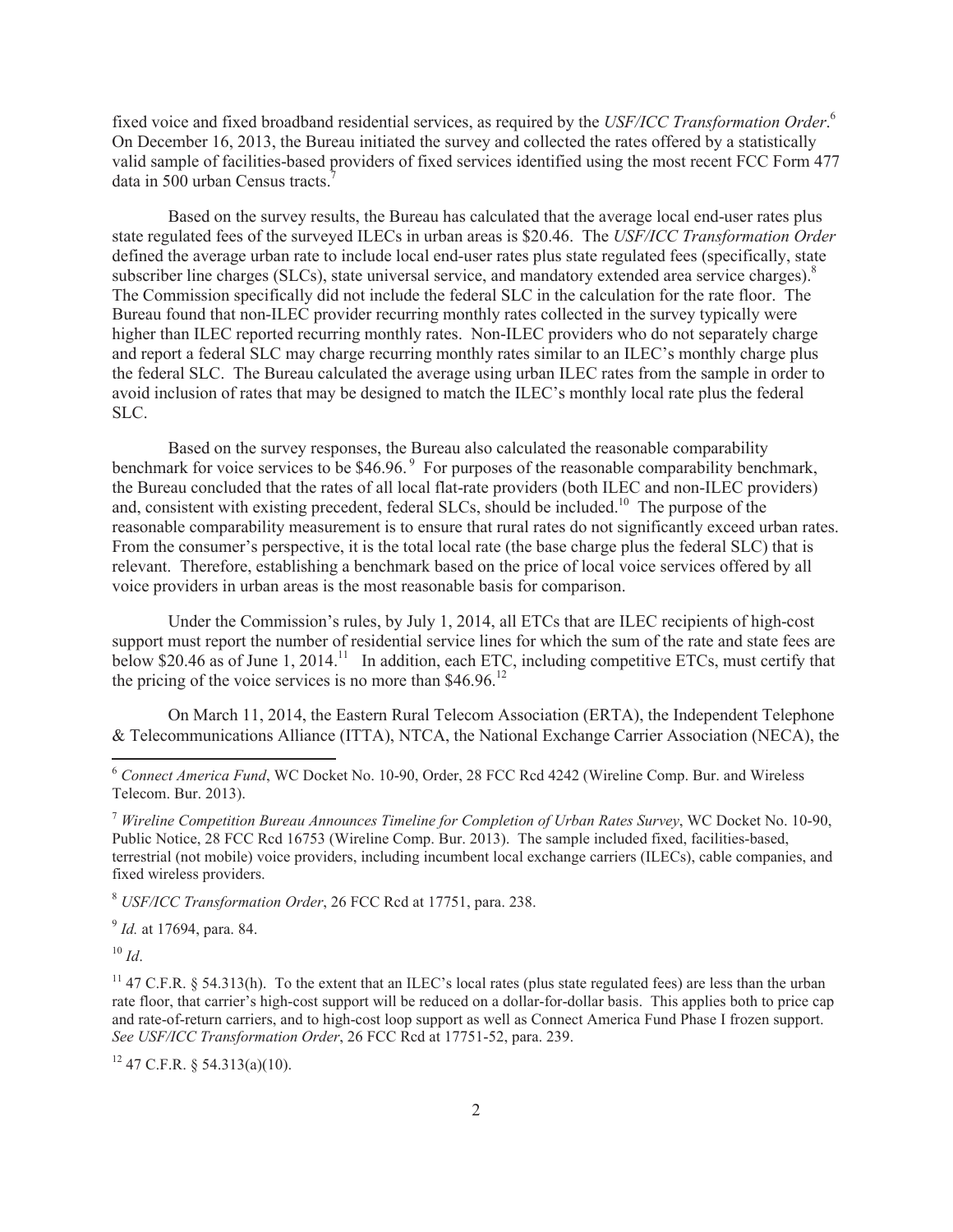United States Telecom Association (USTelecom), and WTA – Advocates for Rural Broadband filed a joint petition requesting that the deadline for compliance with the 2014 local service rate floor be extended from July 1, 2014 to January 2, 2015, and that subsequent adjustments to the rate floor should then be made annually on January  $2^{13}$  Pursuant to section 1.45 of the Commission's rules, oppositions to the petition are due on March 21, 2014, and replies would be due on March 26, 2014. Pursuant to section 1.3 of the Commission's rules,<sup>14</sup> however, we waive the provisions in section 1.45(c) of the Commission's rules relating to the replies filing deadline and the substantive content of replies, to extend the reply period to March 31, 2014 in order to allow more time for parties to comment on the petition, as well as any alternative approaches that would protect consumers while ensuring swift implementation of the Commission's statutory obligation to ensure reasonably comparable rates. For example, we seek comment on a longer phase-in of the rate floor than the extension requested by petitioners.

Pursuant to sections 1.45, 1.47-1.49, and 1.51-1.52 of the Commission's rules,<sup>15</sup> interested parties may file **oppositions to the petition on or before March 21, 2014 and replies on or before March 31, 2014**. All pleadings are to reference **WC Docket No. 10-90**. Pleadings may be filed using the Commission's Electronic Comment Filing System (ECFS) or by filing paper copies.<sup>16</sup>

- · *Electronic Filers:* Pleadings may be filed electronically using the Internet by accessing the ECFS: http://fjallfoss.fcc.gov/ecfs2/.
- *Paper Filers:* Parties who choose to file by paper must file an original and one copy of each filing. Filings can be sent by hand or messenger delivery, by commercial overnight courier, or by first-class or overnight U.S. Postal Service mail. All filings must be addressed to the Commission's Secretary, Office of the Secretary, Federal Communications Commission.
	- All hand-delivered or messenger-delivered paper filings for the Commission's Secretary must be delivered to FCC Headquarters at  $445 \frac{12^{th}}{S}$ t., SW, Room TW-A325, Washington, DC 20554. The filing hours are 8:00 a.m. to 7:00 p.m. All hand deliveries must be held together with rubber bands or fasteners. Any envelopes and boxes must be disposed of before entering the building.
	- Commercial overnight mail (other than U.S. Postal Service Express Mail and Priority Mail) must be sent to 9300 East Hampton Drive, Capitol Heights, MD 20743.
	- U.S. Postal Service first-class, Express, and Priority mail must be addressed to  $445 \frac{12^{th}}{125}$ Street, SW, Washington, DC 20554.
- *People with Disabilities:* To request materials in accessible formats for people with disabilities (braille, large print, electronic files, audio format), send an e-mail to  $fcc504@$ fcc.gov or call the Consumer & Governmental Affairs Bureau at 202-418-0530 (voice), 202-418-0432 (tty).

**Additional Copies.** In addition, we request that you send one copy of each pleading to each of the following:

<sup>&</sup>lt;sup>13</sup> Petition for Extension of Time by ERTA, ITTA, NECA, NTCA, USTelecom and WTA, WC Docket No. 10-90 (filed Mar. 11, 2014).

 $14$  47 C.F.R. § 1.3.

<sup>15</sup> 47 C.F.R. §§ 1.45, 1.47-1.49, 1.51-52.

<sup>16</sup> *See Electronic Filing of Documents in Rulemaking Proceedings*, 63 FR 24121 (1999).